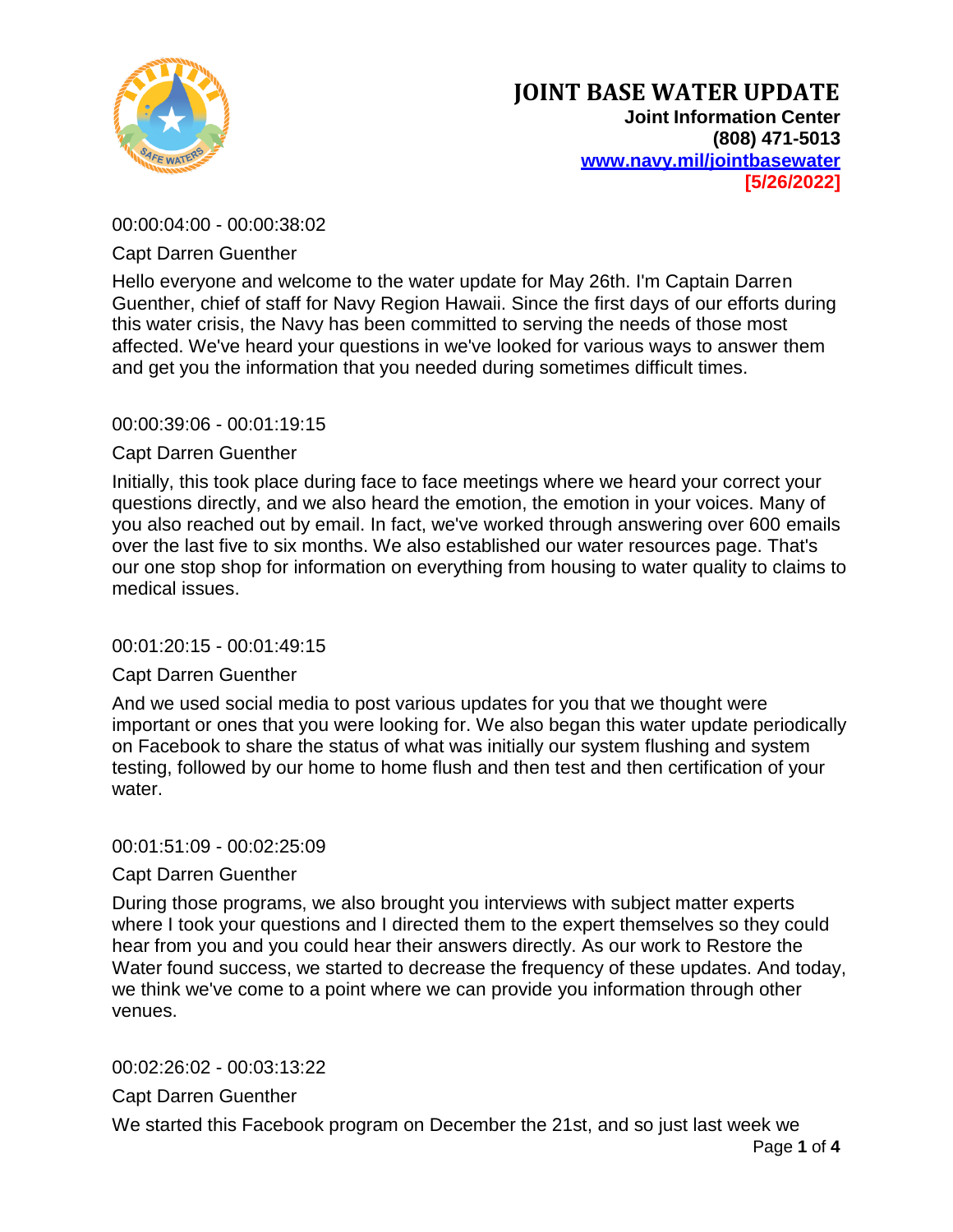

passed our five month period of these regularly scheduled updates, first daily, then weekly, and then once a week. Over those 23 weeks since December we've done a total of 78 shows. So today will be our last live update show We'll continue to use other ways to communicate information to you to keep you up to speed, communicate the information that you want to hear, answer your questions and also communicate information that we think is new or you need to hear.

## 00:03:14:28 - 00:03:39:25

## Capt Darren Guenther

Now if at any time during this upcoming period we feel a need to come back, you'll see me right back here in front of you live But today, we'd like to shift and start talking about where, again, you can find the information to answer your questions. And where we'll be posting some of that here in the near future.

### 00:03:40:20 - 00:04:31:09

## Capt Darren Guenther

But first, let's go to our map for an update. There So our map looks similar. It has no updates to any of the colors. Our map which is posted on our Safe Waters website, is all green, signifying that all areas on the Navy water system, the Navy water distribution system, are clean, safe to drink and safe uses for use for all uses as certified by the Hawaii Department of Health, that includes 19 zones as we have depicted them, or broken up that Navy water distribution system that includes 24 neighborhoods that you and I are living in and almost 9715 homes.

### 00:04:31:18 - 00:05:05:27

### Capt Darren Guenther

In addition to those homes all of the structures on the Naval and Air Force joint base are covered and covered under these green areas. And this offer to certification from the Hawaii Department of Health that the water is safe to drink safe for all uses. Recall where we started back in December as we started with these updates, we initially had our colorization scheme looking and broken out by our system flush.

### 00:05:05:27 - 00:05:31:03

### Capt Darren Guenther

So we started out doing flushes of each of the systems in each of our various zones. Once we had all of the system zones flushed, we went to testing in each of the zones. We sent those tests off to our mainland labs that were certified by the Hawaii Department of Health and the Environmental Protection Agency. We then moved to get all those test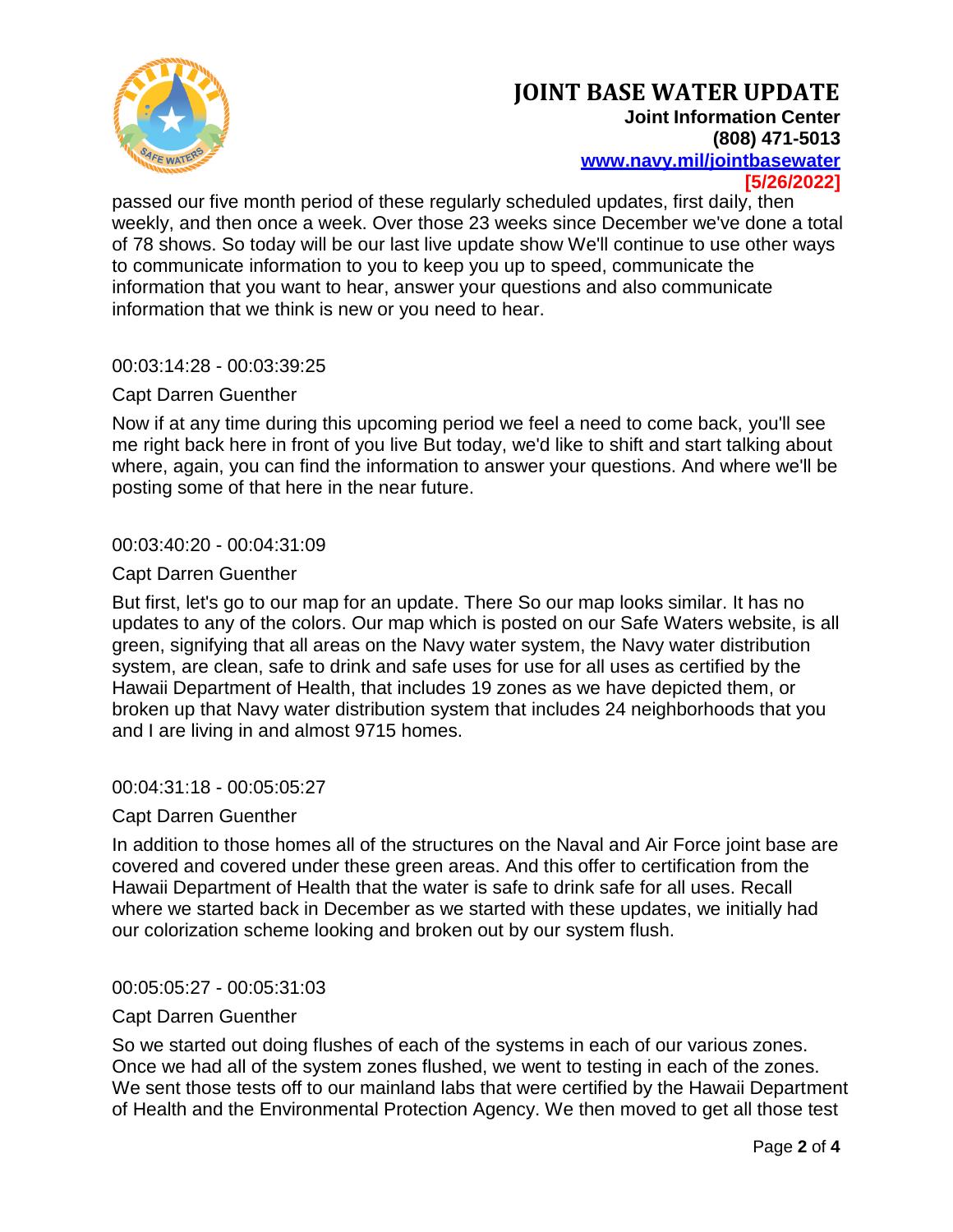

results back.

00:05:31:03 - 00:05:56:21

## Capt Darren Guenther

Those test results are all hung on that Safe Waters website, and then we moved into the home to home flushing and our sort of coloration scheme changed to match the home to home flushing status. So we went zone by zone flushing in each and every home, in each and every structure or facility where we might work on the base and on the distribution system.

## 00:05:57:14 - 00:06:29:12

## Capt Darren Guenther

And then we moved into testing all of that, following all of the testing within the homes and within the facilities and structures. All those tests were sent to the mainland and those labs, once we got those results back we package those results up after and push them to the interagency drinking water teams, which gave their assessment. And then finally package them for the Hawaii Department of Health for those final evaluations and that final certification from the Hawaii Department of Health.

### 00:06:29:26 - 00:07:04:03

### Capt Darren Guenther

And then that's when we saw our areas really turn to a final green. So that first neighborhood, you might recall, was Red Hill, where that that health advisory was amended in early March. And to declare that safe, that water is safe to drink. And then the final advisory I'm sorry, that was in February, apologize, that first neighborhood in February and then the final neighborhood in March, that was Earhart Village.

### 00:07:05:14 - 00:07:36:22

### Capt Darren Guenther

Since then, our emphasis has been turn to long term monitoring and testing and so we have on our testing regime month to month, we have been testing 10% of all the homes and structures each month. We've completed month one following the certification, and those results are posted on that Safe Waters website. We are just finishing up month two.

00:07:36:22 - 00:08:04:28 Capt Darren Guenther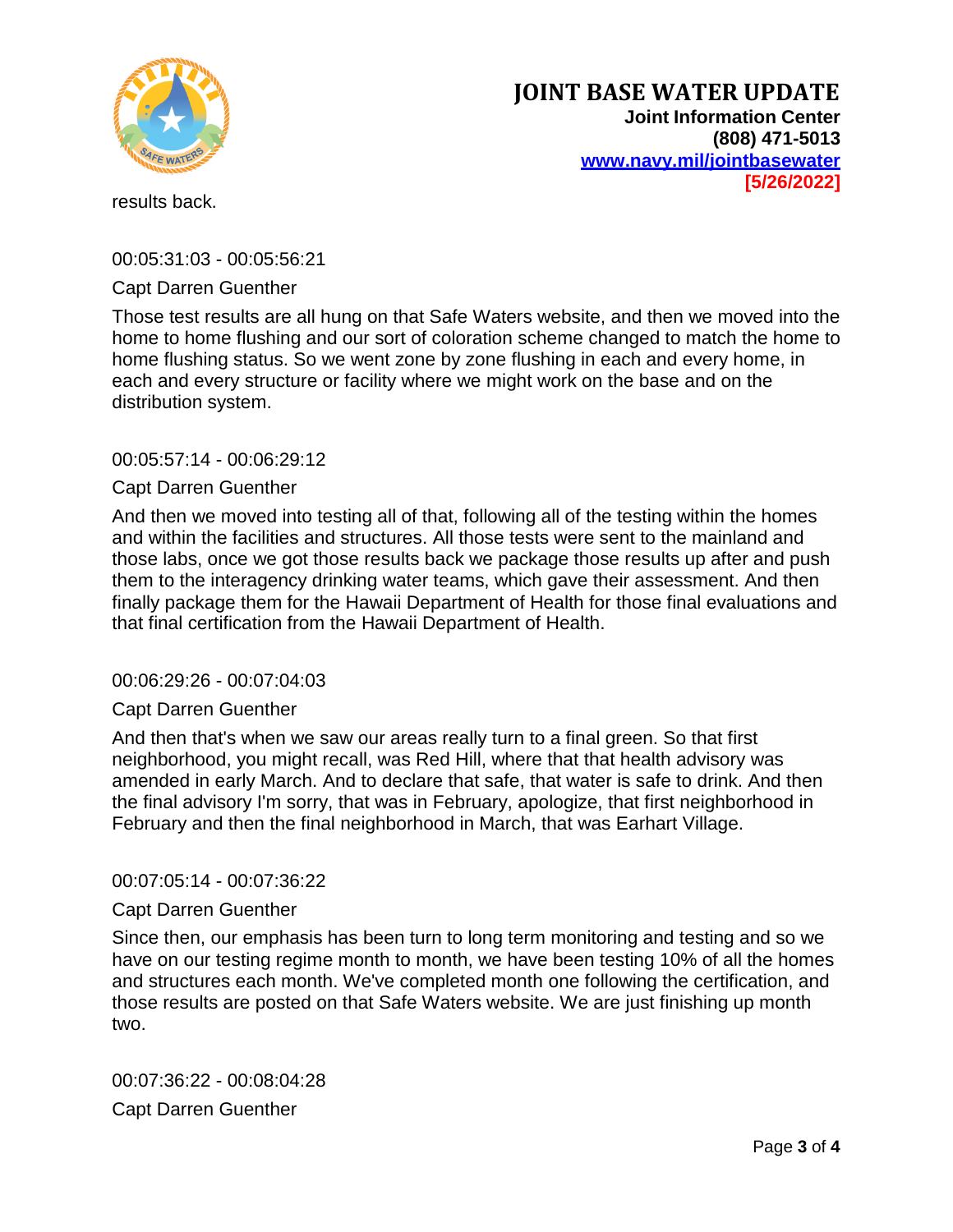

The final results are at our final tests and samples are at those mainland certified labs by an EPA. And we're actually into month three of testing during each of those rounds. All of our CDC is in all of our schools, both public and private on the Navy water distribution system are tested during each round. So that's been our focus as we've moved.

00:08:05:21 - 00:08:14:24

## Capt Darren Guenther

That is your update. Our map is all green, signifying the water is certified by the Hawaii Department of Health. Safe to drink and safe for all users.

## 00:08:19:16 - 00:08:47:15

### Capt Darren Guenther

OK. I'd like to do now is move on to talk about sort of a resources recap and talk about the various places where you can find information going forward. And, you know, the first one I'd like to talk about is our water update page. So Joint Base Pearl Harbor-Hickam has a water update page. They continue to post the latest and greatest updates there.

### 00:08:47:20 - 00:09:16:08

### Capt Darren Guenther

And that's going to include sort of a comprehensive wide range of topics, everything from filing claims tells you how to report any water problems. We're going to talk about that here in a sec. How to address medical concerns, information on flushing and sampling plans that were designed to ensure the safety of your water. And also links to other websites that you might find of interest.

### 00:09:16:09 - 00:09:46:14

### Capt Darren Guenther

So that Web page for the water resources page is at Navy.mil/jointbasewater. Now, the second important page that has a lot of information is our Safe Waters page. That's the data page that includes our map of our areas. You've seen me reference so many times during the earlier updates, but there's a lot more information with that page.

### 00:09:47:15 - 00:10:21:12

### Capt Darren Guenther

But the historical and current test data is all hung on that Web page, and you can go to that map click on the zone that you're interested in, and it will bring up a separate page with links to all of the water tests that have been done all the way from system tests to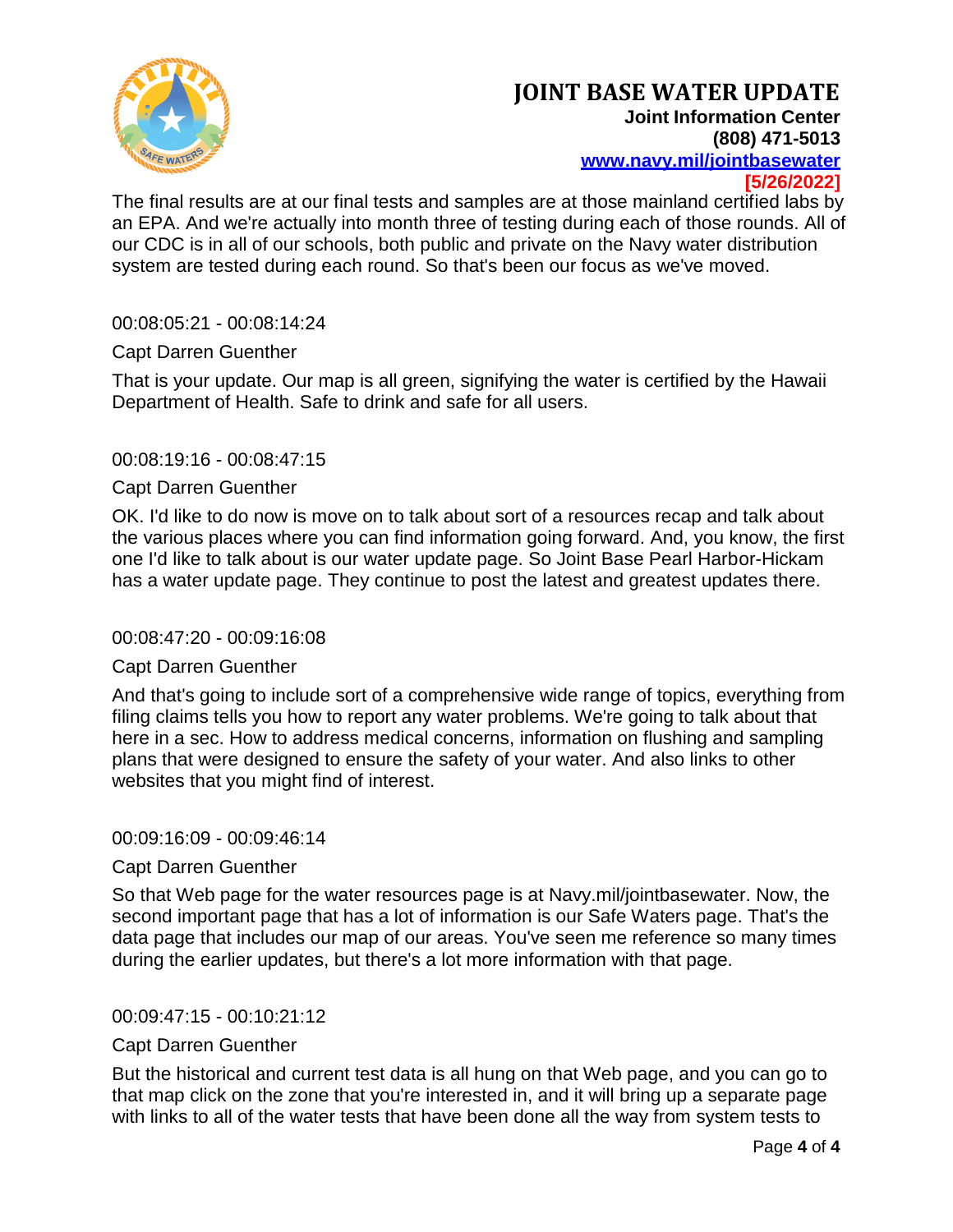

home to home tests to include the long term monitoring tests that are being done They're all on that page, hundreds and hundreds of pages of documents for each zone, if you're interested.

### 00:10:22:00 - 00:10:49:08

### Capt Darren Guenther

And if a lot of data is too much for you. There's also a summary page. Well, it's a summary document, which is probably ten to 12 pages on each of those zones, which talks about that round of testing. So a summary document for the the system test, summary document for the home tests. And then there will also be summary document for those following long term monitoring tests.

### 00:10:50:11 - 00:11:22:10

### Capt Darren Guenther

So that website address is a JBPHH-safewaters.org, and that will continue to be updated there. Over the past months, we've also relied a lot on social media as a means to keep you informed. And, and this water update was one of those. But I want to ensure that you and you know that we're going to continue to post information on that Facebook page.

#### 00:11:22:25 - 00:11:48:18

### Capt Darren Guenther

And in addition, since we've been sort of on a Tuesday, Thursday at noon sort of sequence or cycle with our water updates, we're going to be posting something every Tuesday and Thursday at noon to fulfill that need. So you can look for something in each of those days. It may not be me, but it will be information that may be of interest to you regarding the water.

#### 00:11:49:22 - 00:12:14:03

### Capt Darren Guenther

And if you've watched these updates, you hear me refer to e-mail quite a bit. In fact, that's where we get a good number of questions along with your comments on social media. And so email will continue to be live and available for your questions so you can push your questions to that email. We'll answer them on that email or find a way to get them to you.

00:12:14:03 - 00:12:48:23 Capt Darren Guenther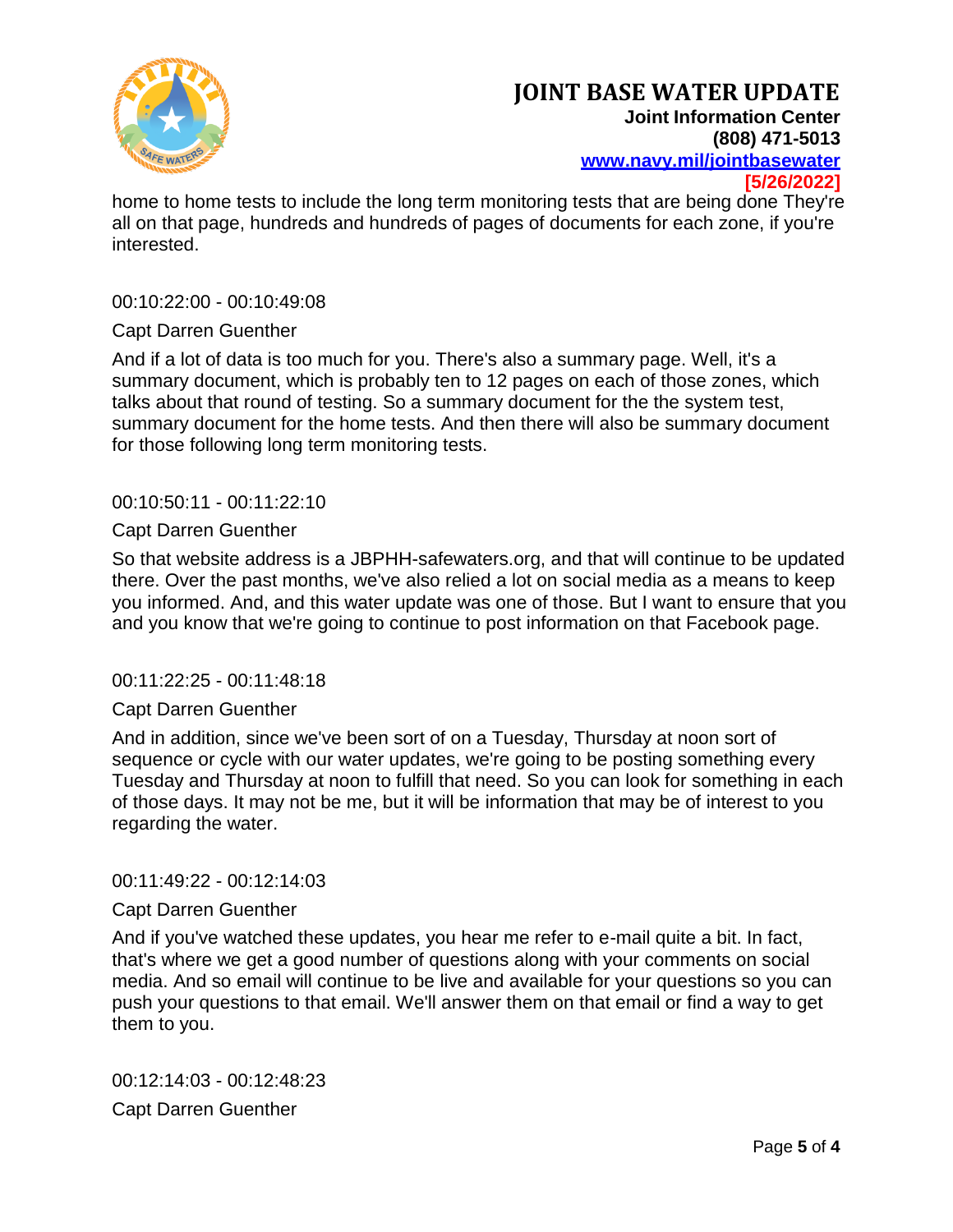

That email address is CNRHPAO@gmail.com, and we'll work to provide responses to you on that email address. Now, here's one that I want to I want to make sure everyone understands If anyone has medical concerns, we want you to reach out and contact your primary care physician, and especially if you're DOD We really want to hear about any concerns you have.

00:12:49:25 - 00:13:17:20

## Capt Darren Guenther

There is, of course, the DOD appointment line. But the one, frankly, I like a lot is the TRICARE nurse advice line. You can get someone a little quicker there and maybe get to your your an appointment and actually talk to someone a little quicker. So I'm a fan of that one. Of course, if you're experiencing a medical emergency, please go to Tripler Army Medical Emergency Room or call 911.

## 00:13:18:00 - 00:13:47:03

## Capt Darren Guenther

But please continue to visit your primary care physicians. If you visit a DOD physician, that information, not necessarily your name or your private information, but that information does help us determine if there are any concerns or issues and helps us to track those. And finally, another number that I really, really would like to emphasize is our Joint Base Operations Center call center number.

### 00:13:48:15 - 00:14:22:12

### Capt Darren Guenther

We haven't gotten that many calls from our residents recently with concerns on their water, but I want to emphasize that that number is still available for anyone that has any concerns with their water. We want to hear from you. When we get a phone call and a water concern we are going to send our rapid response team or offer them and try to schedule an appointment with you at your convenience to come to your home, take a look at your water test your water and answer any questions that you have.

### 00:14:22:24 - 00:15:05:03

### Capt Darren Guenther

So I want to first on their phone numbers. Once again, they're 884483 to 62 or 4482557 or 4482570 or 4482583. You can also email that team at J.B. p. H. H. Dash Water Dash Response at Navy Dot Mil But I want to emphasize, if you're having concerns with the water, just please pick up your phone and call our emergency operations center.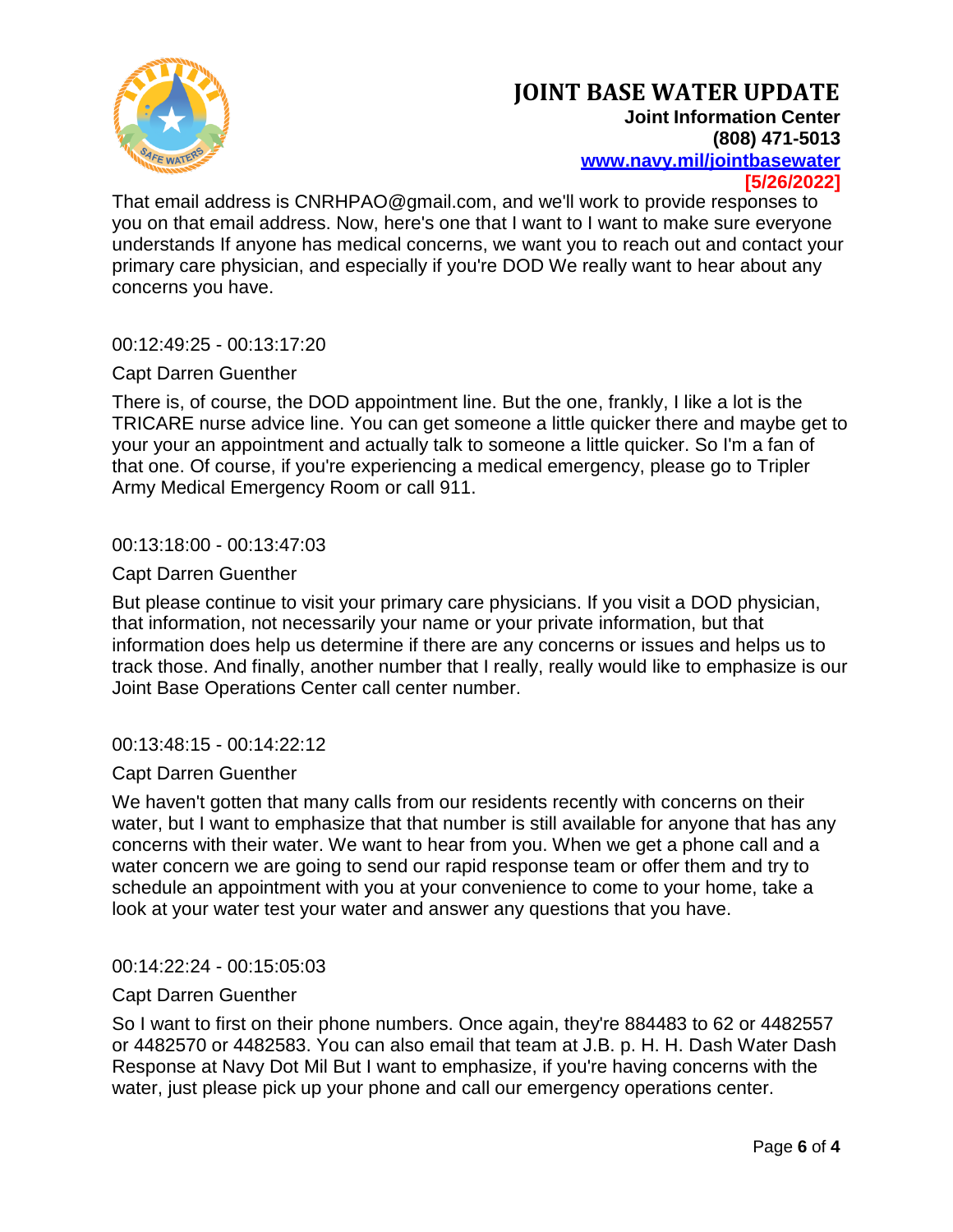

00:15:05:16 - 00:15:30:09

Capt Darren Guenther

And those teams will work with you to find a time convenient to come and take a look at your water. We haven't gotten very many phone calls there. If you're having a concern, though, we want to work with you, okay? Those are the various resources that are still going to be live and that we're still going to be monitoring every day and pushing information to you.

00:15:31:01 - 00:15:56:20

Capt Darren Guenther

One of the things I do want to work I want to move on to is some of the questions that you've had to answer those questions. So first question that we have is from Lindsey, and it's a question on B, C, E testing during the long term monitoring. So Lindsey's question is, why aren't we testing for B, C, e anymore?

# 00:15:57:24 - 00:16:26:26

## Capt Darren Guenther

Here's the information that our engineering team provided. The Interagency Drinking Water Systems team that includes Navy, Army, EPA, and the stated state of Hawaii. Department of Health thoroughly reviewed the data for BIS to chloral after ether, which is B, C, from the emergency response phase and concluded that it was not necessary to sample for BCE during the LTM or long term monitoring phase.

00:16:26:26 - 00:17:09:09

Capt Darren Guenther

Because of several reasons. One, it was not detected in any of the drinking water samples collected from the 19 zones during the emergency response Phase two. It is highly unlikely it would be present at Red Hill because it is typically used in the manufacturing of pesticides or and as a solvent for fat waxes, greases or esters. And three, it could not be naturally formed in a distribution water system because of a reaction with other elements like petroleum or chlorine So that's the answer from our engineering team.

00:17:11:10 - 00:17:55:15

# Capt Darren Guenther

We have a question from Mandy on 100% testing. Mandy asks, Why are we not testing 100% of the homes Here's the answer The Interagency Drinking Water System team made up of the Hawaii Department of Health, the U.S. Environmental Protection Agency,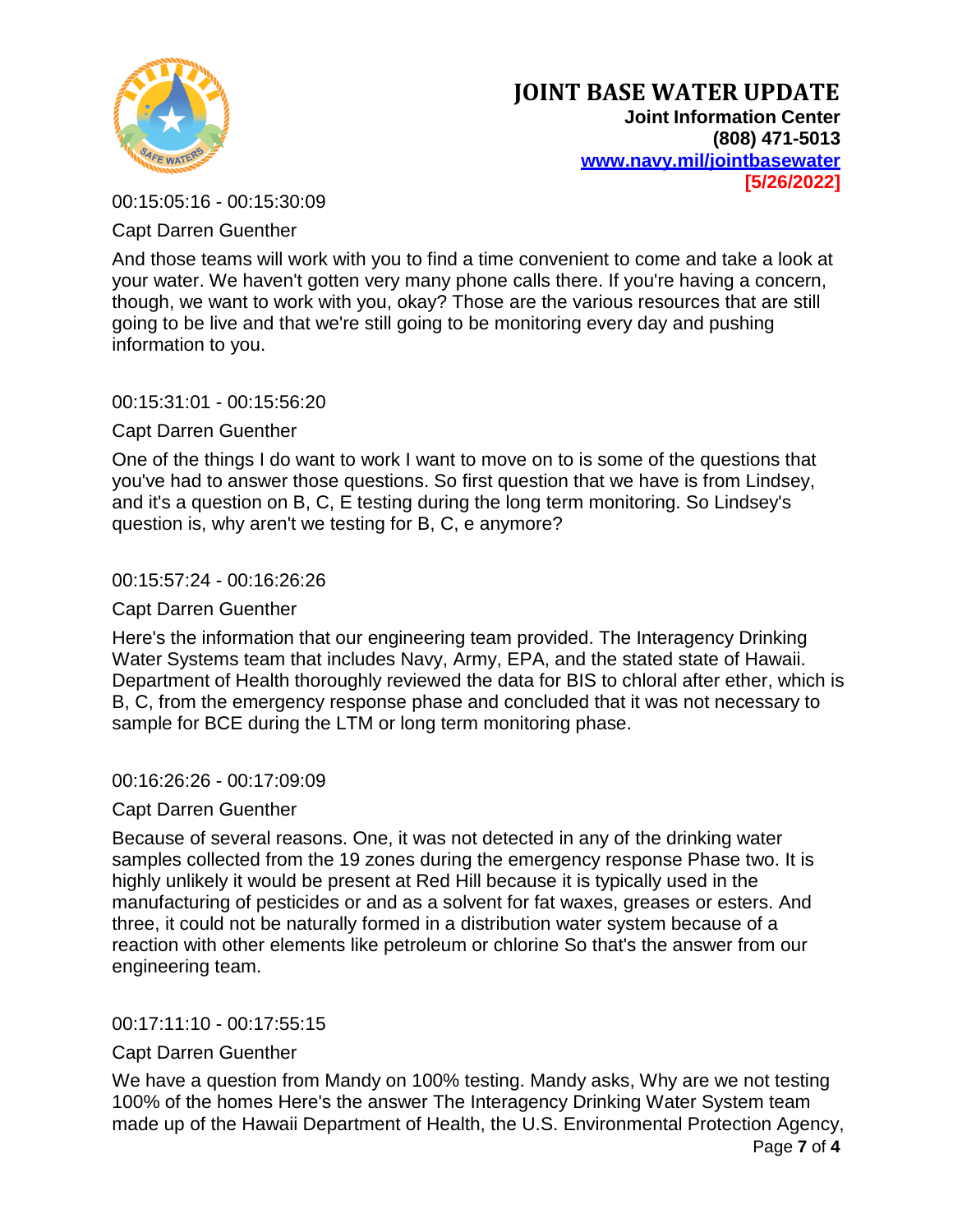

Navy and Army, developed a comprehensive scientific process for selecting homes for initial sampling within each flushing zone. This process considered multiple factors in its selection from how water flows and the connected Navy water distribution system that 10% sampling rate was determined to give a representative sample.

00:17:56:10 - 00:18:25:03

## Capt Darren Guenther

The 10% sample gives a 99% confidence level based on statistics. It's not 100% of the homes, but the 10% sampling is enough to give a representative sample. The initial round of sample locations was geographically based or chosen. We also chose locations that were determined it would be the most likely to have a positive result should it contaminant be present.

00:18:25:24 - 00:19:02:24

### Capt Darren Guenther

But that's just the start of a long term testing and monitoring process. Cumulatively, by the time the first two years of testing have concluded, as many as 55 to 60% of all structures will have been tested after that initial 10%. The long term monitoring regime looks like this short term monitoring is for the first three months between the first and third months after initial drinking water sampling the Navy will sample an additional 5%.

### 00:19:03:16 - 00:19:33:24

### Capt Darren Guenther

This is in addition to the initial 10% sampling. If possible. These are spaces not sampled in the previous testing and that gives us a more robust picture of the entire zone. So that's for the first and third months. An additional 5%. I may have misspoken earlier. 5%. And that's in addition to the initial 10% sampling for long term monitoring.

### 00:19:33:24 - 00:19:58:06

### Capt Darren Guenther

Now, beginning at the four month mark and extending four to 24 months after initial sampling, the Navy will sample another 10% of the houses and buildings in each flushing zone every six months for two years. That's four more testing periods and two years. And again, the plan is to try not to sample the same spaces from previous testing periods.

00:19:58:06 - 00:20:35:04 Capt Darren Guenther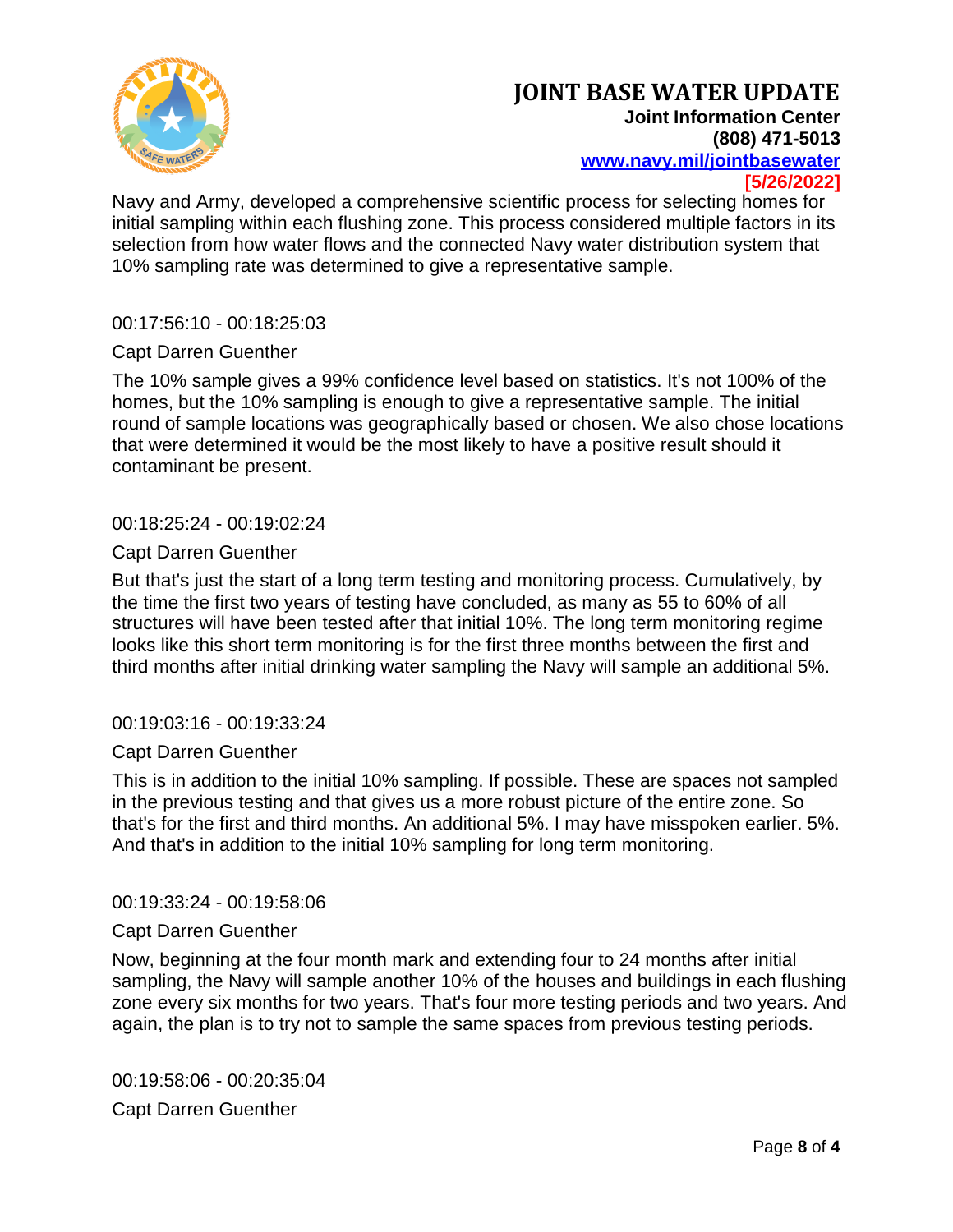

So that we can cover more of your homes and facilities. As a reminder, 100% of our schools, child development centers and medical facilities will be tested throughout the process in during each round of testing OK, Lynne has the next question. Her question is on the presence of lead in long term monitoring test results. So Lynne asks, how is lead ending up in the testing results?

00:20:35:09 - 00:21:07:10

## Capt Darren Guenther

Very good question. Every sample the Navy takes, as required by the long term monitoring plan, includes testing for levels of lead, along with a lot of any number of other things. Please keep in mind that as part of the two year long term monitoring program, approximately 55 to 60%, as we mentioned, of the residents and facilities overall will be sample and includes sampling schools, CDC, medical and dental facilities during each of their sampling rounds.

## 00:21:08:12 - 00:21:42:10

## Capt Darren Guenther

Each sample taken from these locations includes analysis for all Safe Drinking Water Act constituents which includes land and additional metals. In addition, all samples include the incident specific parameter sampling constituents required by the Hawaii Department of Health. The Navy continues to monitor the source water and water within the distribution system. And the results have consistently shown the water in the system is at safe and compliant levels.

### 00:21:43:05 - 00:22:13:19

### Capt Darren Guenther

This indicates that the small numbers of vaccines as we've seen during the monitoring program, are likely caused by plumbing premise issues and fixtures within the facilities and not related to the quality of the source water. The Navy, in cooperation with the Department of Health, is confident that this long term monitoring plan is addressing the potential concerns with lead levels in other constituents within the Joint Base.

### 00:22:13:19 - 00:22:55:16

### Capt Darren Guenther

Pearl Harbor-Hickam water distribution system, OK, next question is on testing. Jennifer asks the question Is the Navy only testing for fuel now? The rapid response, here's the answer. The rapid response team has the capability to test only for the presence of fuel related contaminants so that rapid response team is only testing for fuel constituents.